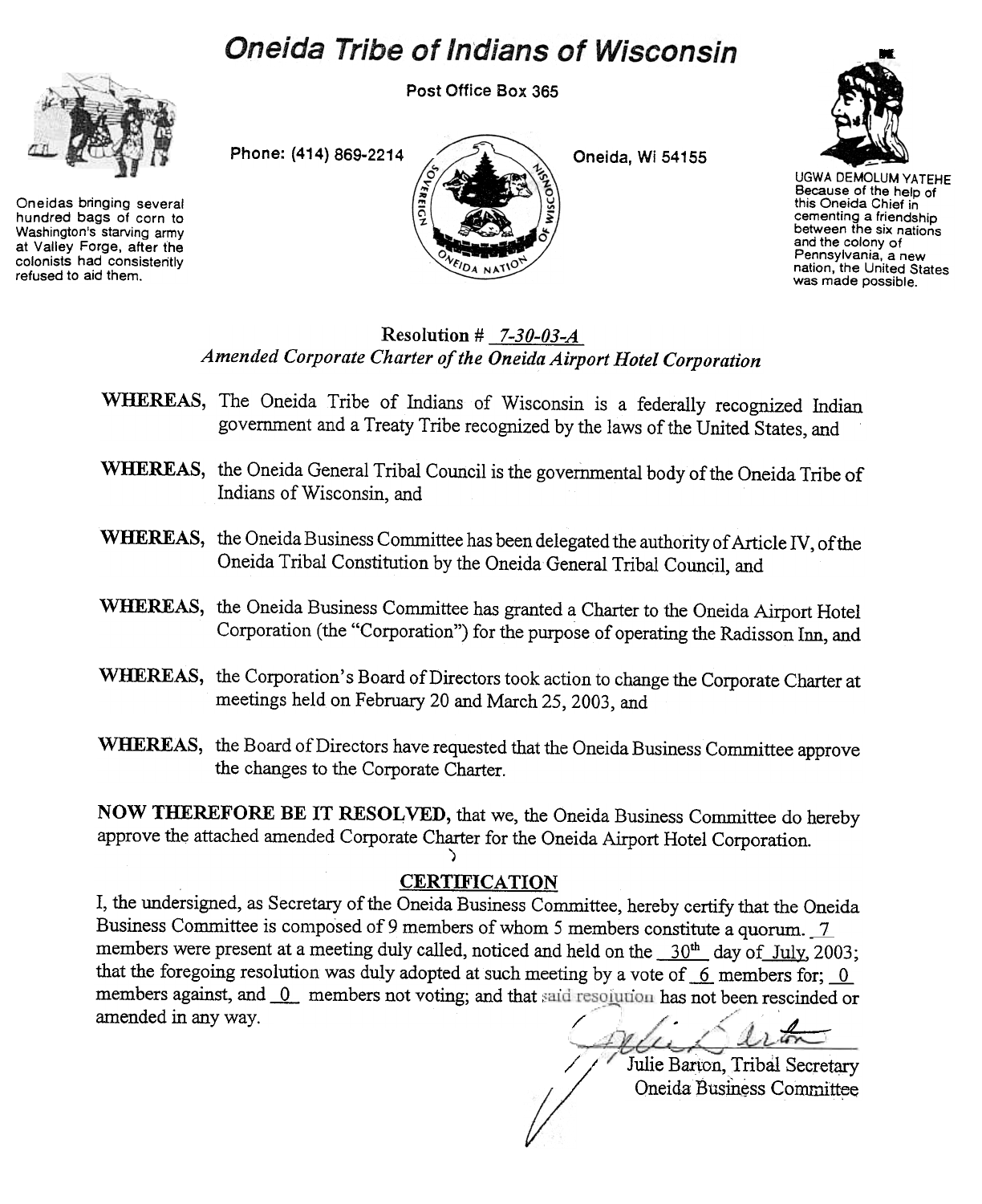#### CONSENT RESOLUTION OF THE BOARD OF DIRECTORS OF ONEIDA AIRPORT HOTEL CORPORATION

The undersigned, being all of the members of the Board of Directors of the Oneida Airport Hotel Corporation, a tribal corporation of the Oneida Tribe of Indians of Wisconsin, do hereby unanimously consent to and approve the following resolution and each and every action effected thereby:

WHEREAS, the Oneida Airport Hotel Corporation Board approved several changes to its corporate Charter and submitted said changes to the Oneida Business Committee for approval, and

WHEREAS, the Oneida Busjness Committee sent the requested changes to the Oneida Law Office for their review and comments,

BE IT RESOLVED that the Oneida Airport Hotel Corporation Board of Directors accepts the amended language below as recommended by the Oneida Law Office to Article X, Payments to the Tribe:

This Charter is granted upon the condition that the Corporation shall make prorated payments to the government of the Oneida Tribe of Indians of Wisconsin. Payment shall be made on a monthly basis, and is due and payable immediately upon the receipt by the Corporation of its annual audited financial statement.

Cash flow shall be paid to the Oneida Tribe of Indians of Wisconsin annually at 80 percent of gross operating profit (as such terms are defined in the current Uniform System of Accounts for Hotels) derived from the hotel for each fiscal year. The following definitions shall be used in determining payment to the Oneida Tribe:

Paragraphs A, B and C remain unchanged by the Oneida Law Office recommendation.

D. The term "prorated" shall mean that the payments due to the Oneida Tribe of Indians of Wisconsin under this article shall be adjusted to reflect the number of months left in the current fiscal year. For example, if the Corporation receives its annual audited financial statement for the fiscal year 2003-2004 in January, 2005, its payment to the Oneida Tribe of Indians of Wisconsin for 2003-2004 is due in January, 2005. This payment will be prorated to reflect the number of months left in the current fiscal year (January through September).